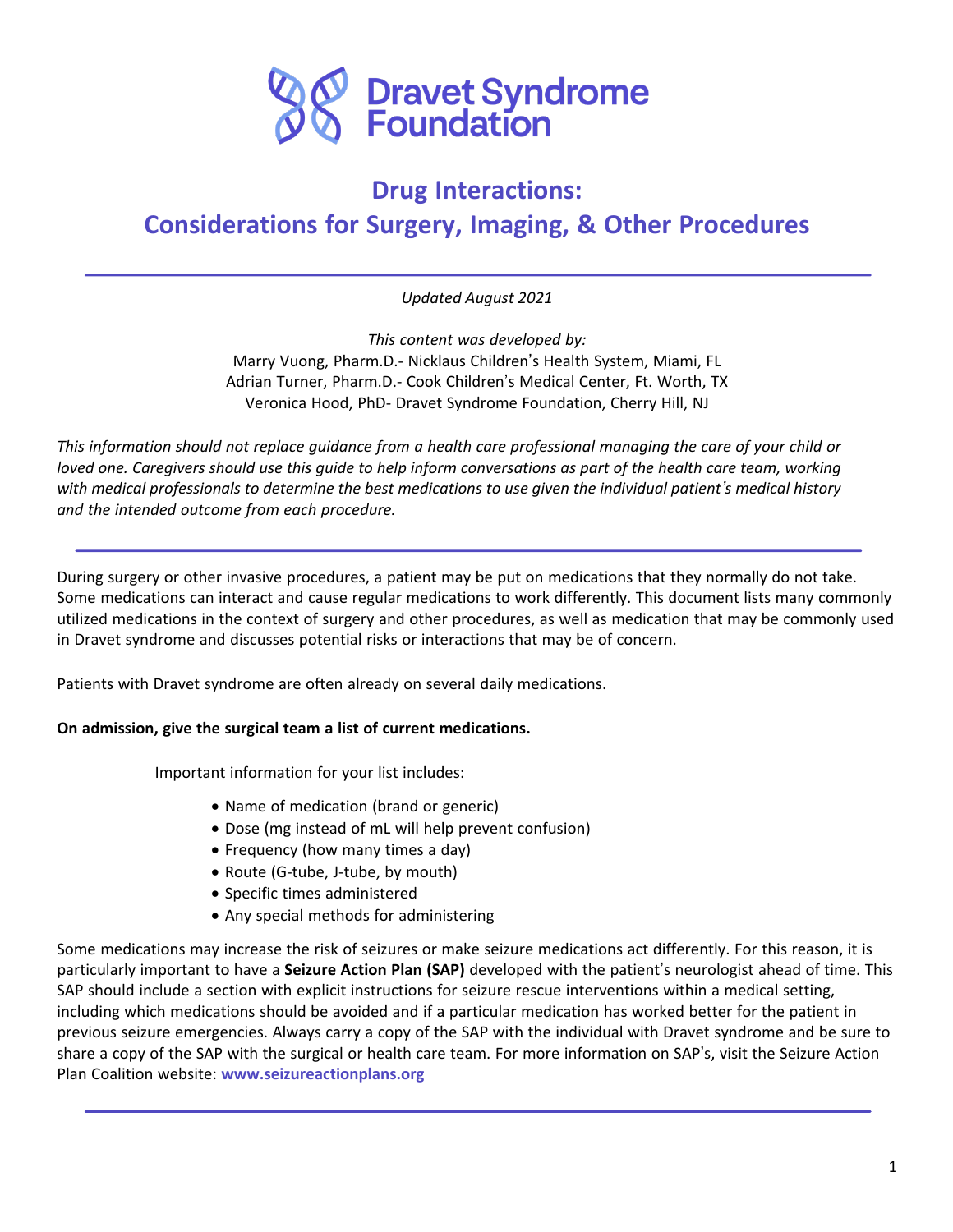# **Medications Commonly Used in Imaging Procedures**

The following medications are commonly used in imaging procedures. This chart indicates the purpose for each of those medications and whether the medication may have the potential to lower the seizure threshold- meaning a seizure could be more likely to occur when this medication is used in any individual. Discuss any concerns you have with the medical team performing the procedure; the patient's medical team will choose the most appropriate medications based on their individual medical history and the type of procedure being performed. It is very important to have a Seizure Action Plan developed with the patient's neurologist with explicit instructions for rescue interventions within a medical setting (including which medications should be avoided). Carry a copy with the patient at all times and be sure to share a copy of the plan with the surgical or medical team.

| <b>Medication</b>                                 | <b>Purpose</b>     | <b>Potential to lower</b><br>seizure threshold? |
|---------------------------------------------------|--------------------|-------------------------------------------------|
| Benzodiazepines (Ativan®, Valium®, Versed®)       | Decrease agitation | No                                              |
| Clonidine (Catapres®)                             | Decrease agitation | <b>No</b>                                       |
| Diphenhydramine (Benadryl®)                       | Decrease agitation | Yes                                             |
| Barium sulfate (Baro-cat®)                        | Contrast agent     | Yes                                             |
| Diatrizoate meglumine (Gastrografin®)             | Contrast agent     | No                                              |
| Diatrizoate sodium (Gastrografin®)                | Contrast agent     | N <sub>o</sub>                                  |
| Gadobutrol (Gadovist®)                            | Contrast agent     | Yes                                             |
| Gadopentetate dimeglumine (Magnevist®)            | Contrast agent     | Yes                                             |
| Gadoterate meglumine (Dotarem®)                   | Contrast agent     | Yes                                             |
| Gadoversetamide (OptiMARK®)                       | Contrast agent     | Yes                                             |
| Gadoxetate (Eovist®)                              | Contrast agent     | No                                              |
| Iodixanol (Visipaque®)                            | Contrast agent     | Yes                                             |
| Iohexol (Omnipaque®)                              | Contrast agent     | Yes                                             |
| Iopamidol (Isovue®)                               | Contrast agent     | Yes                                             |
| lopromide (Ultravist®)                            | Contrast agent     | Yes                                             |
| Iothalamate meglumine (Conray®)                   | Contrast agent     | Yes                                             |
| Ioxaglate meglumine /ioxaglate sodium (Hexabrix®) | Contrast agent     | Yes                                             |
| Ioxilan (Oxilan®)                                 | Contrast agent     | No                                              |
| Ethiodized oil (Lipiodol®)                        | Contrast agent     | No                                              |
| <b>Nitrous oxide</b>                              | Anesthesia         | Yes                                             |
| Propofol (Diprivan <sup>®</sup> )                 | Anesthesia         | Yes                                             |
| Sevoflurane (Ultane®)                             | Anesthesia         | Yes                                             |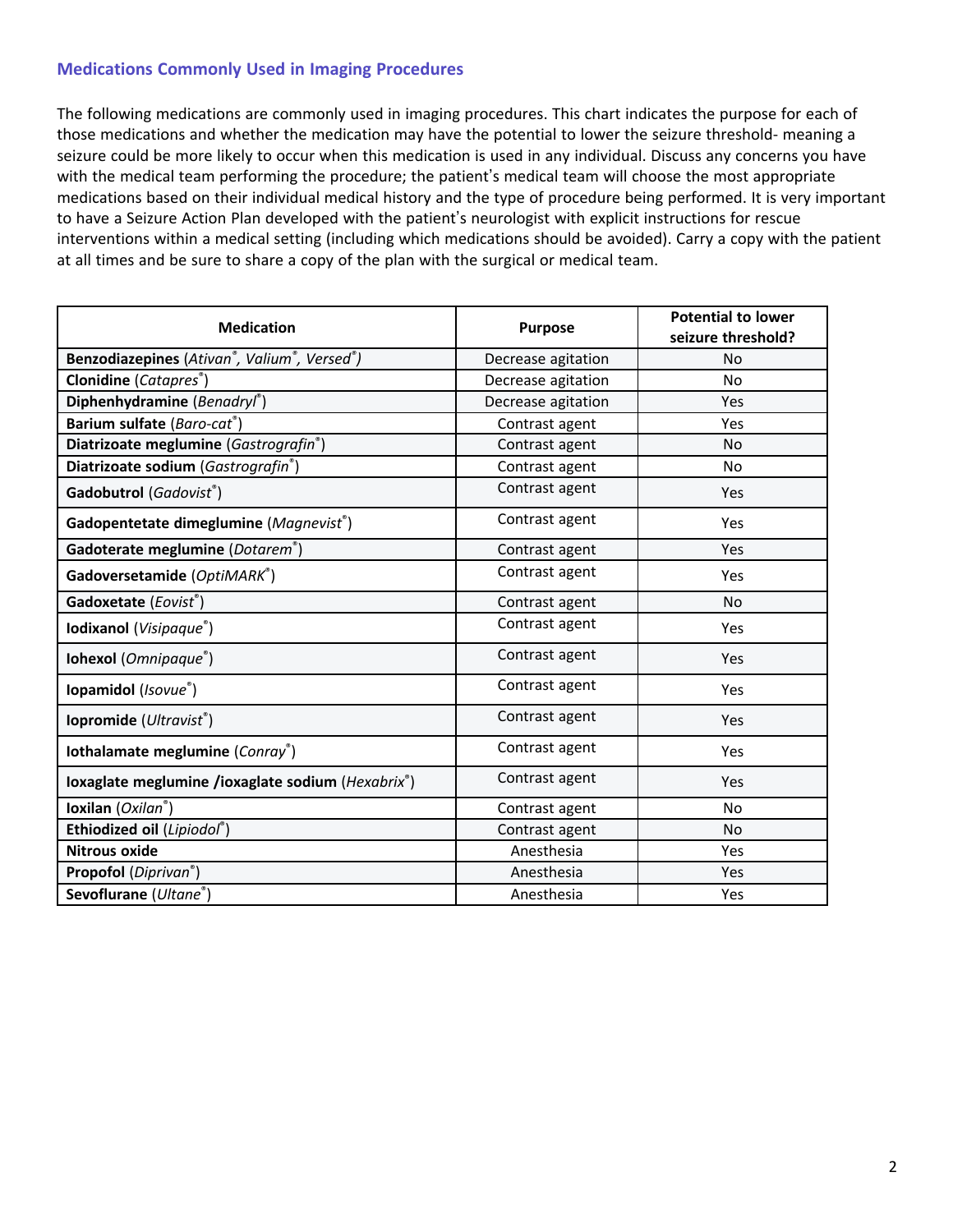## **Anti-Seizure Medications and Potential Interactions with Contrast Agents**

As discussed above, some contrast agents may lower the seizure threshold for any individual. In addition, some contrast agents may interact with medications that are commonly used in the treatment of epilepsy. The patient's health care team will make the decision with you based on the patient's full medical history and the procedure being done. If your physician determines the best contrast agent is one that does have an increased risk of seizures, they may recommend a supplementary dose of an anti-seizure medication prior to the procedure.

| <b>Anti-Seizure Medication</b>                                                                                                                                                 | Direct interaction with contrast agents? |
|--------------------------------------------------------------------------------------------------------------------------------------------------------------------------------|------------------------------------------|
| Acetazolamide (Diamox®)                                                                                                                                                        | Yes                                      |
| Brivaracetam (Briviact®)                                                                                                                                                       | No                                       |
| Cannabidiol (Epidiolex®)                                                                                                                                                       | No                                       |
| Carbamazepine (Tegretol®)                                                                                                                                                      | <b>No</b>                                |
| Clemizole*                                                                                                                                                                     | no info                                  |
| Clobazam (Onfi <sup>®</sup> )                                                                                                                                                  | <b>No</b>                                |
| Clonazepam (Klonopin <sup>®</sup> )                                                                                                                                            | <b>No</b>                                |
| Diazepam (Valium®)                                                                                                                                                             | <b>No</b>                                |
| Ethosuximide (Zarontin®)                                                                                                                                                       | No                                       |
| Fenfluramine**(Fintepla®)                                                                                                                                                      | <b>No</b>                                |
| Lamotrigine (Lamictal®)                                                                                                                                                        | <b>No</b>                                |
| Levetiracetam (Keppra®)                                                                                                                                                        | No                                       |
| Lorcaserin* (Belvig®)                                                                                                                                                          | <b>No</b>                                |
| Lorazepam (Ativan <sup>®</sup> )                                                                                                                                               | <b>No</b>                                |
| Methsuximide (Celontin®)                                                                                                                                                       | <b>No</b>                                |
| Perampanel (Fycompa®)                                                                                                                                                          | No                                       |
| Phenobarbital (Luminal®)                                                                                                                                                       | <b>No</b>                                |
| Rufinamide (Banzel®)                                                                                                                                                           | No                                       |
| Soticlestat*                                                                                                                                                                   | No                                       |
| Stiripentol (Diacomit®)                                                                                                                                                        | <b>No</b>                                |
| Topiramate (Topamax®)                                                                                                                                                          | <b>No</b>                                |
| Valproic acid (Depakote®)                                                                                                                                                      | No                                       |
| Zonisamide (Zonegran®)                                                                                                                                                         | <b>No</b>                                |
| *These medications are currently in clinical trials and information is currently limited<br>** This medication was recently granted FDA approval and studies are still limited |                                          |

## **Other Medications That May Interact with Contrast Agents**

There are some other commonly used medications (not specific to Dravet syndrome) that may have interactions with contrast agents. Make sure you discuss all medications the patient is taking with the medical team prior to any procedure.

| <b>Medication</b>                                                         | Direct interaction with contrast agents? |
|---------------------------------------------------------------------------|------------------------------------------|
| Lithium (Lithobid®)                                                       | Yes                                      |
| NSAIDs (Motrin <sup>®</sup> , Toradol <sup>®</sup> , Aleve <sup>®</sup> ) | Yes                                      |
| Propranolol (Inderal®)                                                    | Yes                                      |
| Phenothiazines (Thorazine®, Triavil®, Compazine®, Mellaril®)              | Yes                                      |
| Haloperidol (Haldol®)                                                     | Yes                                      |
| Amitriptyline (Elavil®), Doxepin (Silenor®)                               | Yes                                      |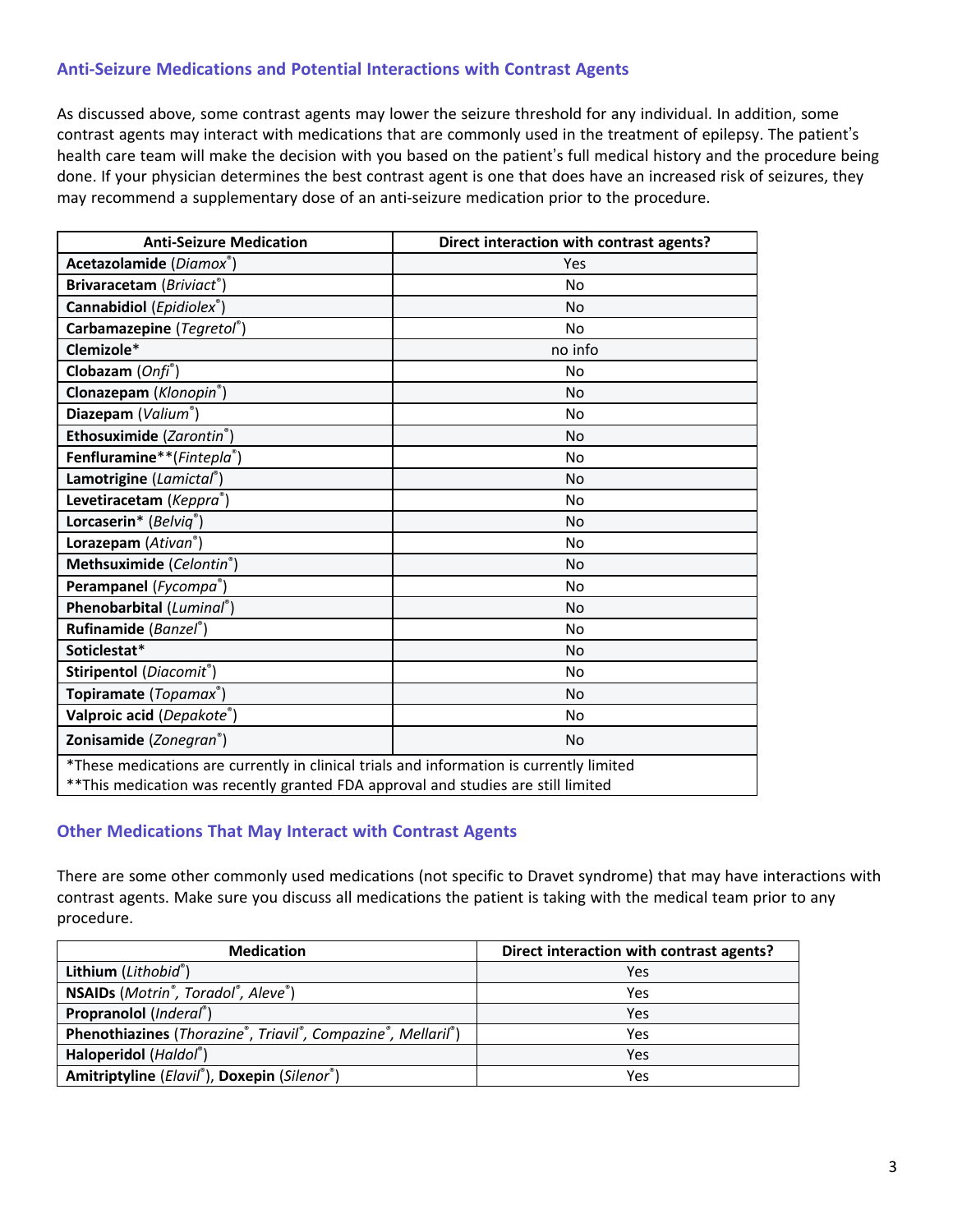## **Medications Commonly Used in Surgical Procedures That May Interact**

During surgery, it is very important that patients are comfortable. Many medications are needed to achieve this level of comfort. Below you will find lists of commonly used medications in surgical procedures and any potential interactions that may be of concern.

The sections below cover: (1) pain medications, (2) sedation medications, (3) paralytics, (4) anti-seizure medications, (5) reversal agents, (6) antibiotics, (7) stabilizers, and (8) anti-inflammatory agents.

**1. Pain Medications:** During surgery, IV pain medications are given to keep patients comfortable during the procedure. The following are commonly used IV pain medications.

> Non-Opioids Acetaminophen (*Tylenol*® ) Dexmedetomidine (*Precedex*® ) Ibuprofen (*Motrin*® ) Ketorolac (*Toradol*® ) Lidocaine (*Xylocaine*® )

Dexmedetomidine (*Precedex*® )

Ketamine (*Ketalar*® )

Opioids Fentanyl (*Duragesic*® ) Hydromorphone (*Dilaudid*® ) Morphine Remifentanil (*Ultiva*®

| <b>Medication</b>      | Interacts with                       | <b>Explanation</b>                                                                                                                                                                                                                                 |
|------------------------|--------------------------------------|----------------------------------------------------------------------------------------------------------------------------------------------------------------------------------------------------------------------------------------------------|
| Sufentanil (Sufenta®)  | Stiripentol (Diacomit <sup>®</sup> ) | Stiripentol will increase the amount of Sufentanil in the body                                                                                                                                                                                     |
| Lidocaine (Xylocaine®) | <b>Dravet syndrome</b>               | Lidocaine can worsen seizures in patients with Dravet<br>syndrome.<br>NOTE: This refers to intravenous lidocaine; worsened seizures<br>with subcutaneous or topical lidocaine is rare and these<br>routes should still be reasonable if warranted. |

**2. Sedation Medications:** During surgery, it is important to keep patients asleep. The following medications are used to keep patients asleep during procedures

| <b>Barbiturates</b>                          | Inhaled anesthetics               |
|----------------------------------------------|-----------------------------------|
| Phenobarbital (Luminal®)                     | Desflurane (Suprane®)             |
| Thiopental ( <i>Phenothal</i> <sup>®</sup> ) | Isoflurane (Forane®)              |
| Pentobarbital (Nembutal®)                    | Nitric oxide                      |
| Methohexital (Brevital®)                     | Sevoflurane (Ultane®)             |
|                                              | Propofol (Diprivan <sup>®</sup> ) |
| <b>Benzodiazepines</b>                       |                                   |
| Lorazepam (Ativan <sup>®</sup> )             | Opioids                           |
| Midazolam (Versed®)                          | Fentanyl (Duragesic®)             |
| Remifentanil (Ultiva®)                       | Hydromorphone (Dilaudid®)         |
|                                              | Morphine                          |
| Sedatives:                                   | Remifentanil (Ultiva®)            |
| Sufentanil (Sufenta®)                        |                                   |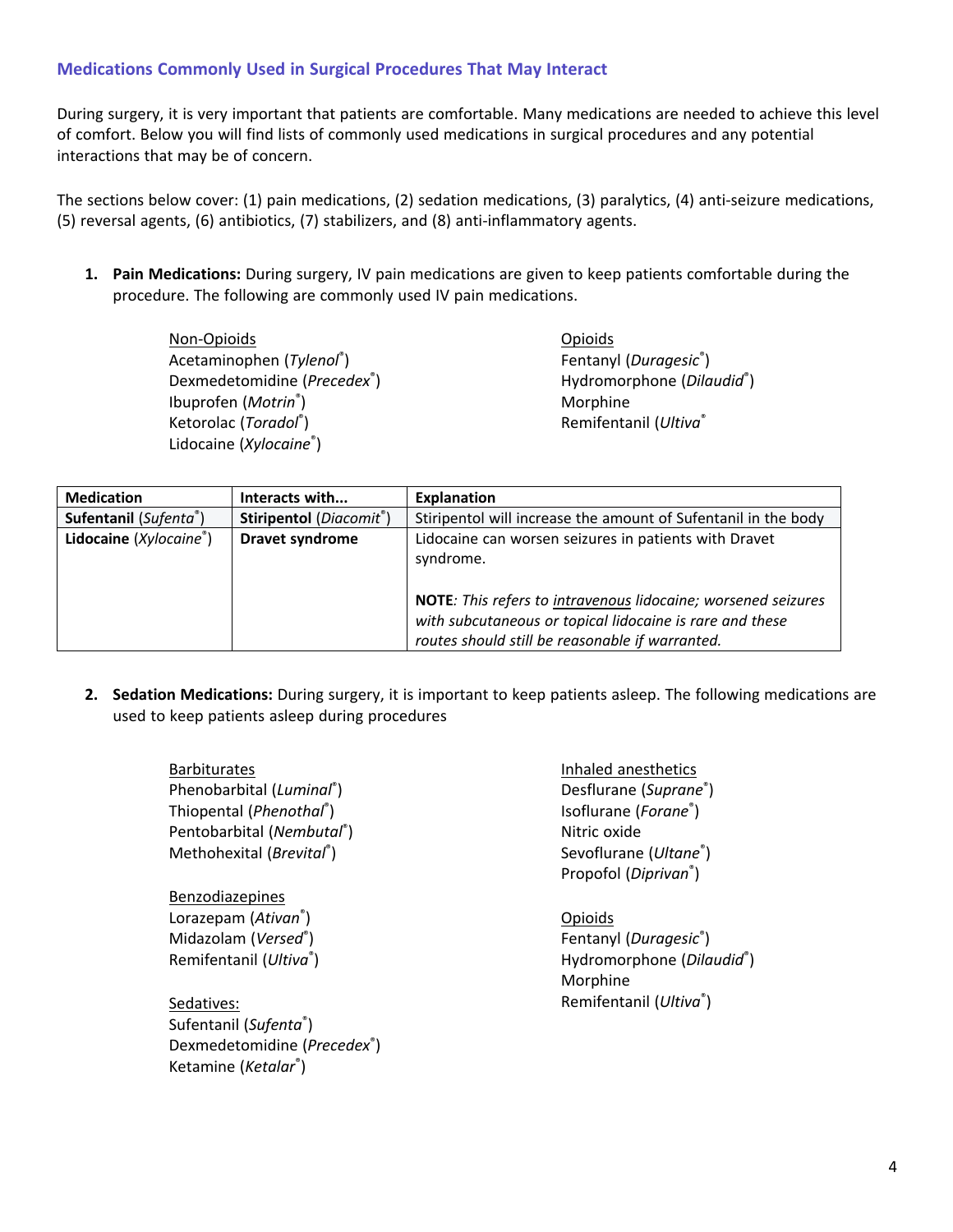| <b>Medication</b>                | Interacts with                                      | <b>Explanation</b>                                        |
|----------------------------------|-----------------------------------------------------|-----------------------------------------------------------|
| Thiopental (Phenothal®)          | EEG                                                 | Can produce an isoelectric EEG                            |
| Methohexital (Brevital®)         | <b>Seizures</b>                                     | May worsen focal seizures                                 |
| Phenobarbital                    | <b>Stiripentol</b> ( <i>Diacomit</i> <sup>®</sup> ) | Use of phenobarbital with stiripentol is contraindicated. |
| $(Luminal^*)$                    |                                                     | Phenobarbital can significantly reduce the efficacy of    |
|                                  |                                                     | stiripentol and increase risk for seizures                |
| <b>Opioids</b>                   | All anti-seizure                                    | May further increase sleepiness                           |
|                                  | medications                                         |                                                           |
| Ketamine (Ketalar®)              | Stiripentol (Diacomit®)                             | Stiripentol can increase the amount of ketamine in the    |
|                                  |                                                     | body                                                      |
| Lorazepam (Ativan <sup>®</sup> ) | Valproic acid (Depakote <sup>®</sup> )              | Valproate products can increase the amount of lorazepam   |
|                                  |                                                     | in the body. Consider reducing lorazepam by 50% if        |
|                                  |                                                     | coadministered with valproate.                            |
| Midazolam (Versed®)              | Phenobarbital (Luminal®)                            | Can increase the amount of midazolam in the body          |
|                                  | Stiripentol (Diacomit®)                             |                                                           |
| Inhaled anesthetics              | Phenobarbital (Luminal®)                            | Both increase risk for low blood pressure                 |
| <b>Lidocaine</b> $(Xylocaine^*)$ | Phenobarbital (Luminal®)                            | Risk for methemoglobinemia (hypoxia, cyanosis)            |
|                                  | <b>Phenytoin</b> ( <i>Dilantin</i> <sup>®</sup> )   |                                                           |

**3. Paralytics:** In order to have a successful procedure, patients have to stay still. The following are paralytics used to keep patients still.

| Cisatracurium (Nimbex®) |
|-------------------------|
| Mivacurium (Mivacron®)  |
| Rocuronium (Zemuron®)   |

Succinylcholine (*Anectin*® ) Vecuronium (*Nocuron*® ) Pancuronium (*Pavulon*® )

| <b>Medication</b>                                                               | Interacts with             | <b>Explanation</b>                          |
|---------------------------------------------------------------------------------|----------------------------|---------------------------------------------|
| Rocuronium (Zemuron®)                                                           | Carbamazepine* (Tegretol®) | Increases clearance of rocuronium,          |
| Pancuronium (Pavulon®)                                                          |                            | pancuronium, vecuronium, and                |
| Vecuronium (Nocuron®)                                                           |                            | cisatracurium, and decreases their duration |
| Cisatracurium (Nimbex <sup>®</sup> )                                            |                            | of action                                   |
| *Carbamazepine is contraindicated for Dravet syndrome as it can worsen seizures |                            |                                             |

**4. Anti-Seizure Medications:** During the surgery, IV anti-seizure medications may be needed to prevent seizing during longer procedures. The following are IV anti-epileptics commonly used for seizure prevention.

> Fosphenytoin (*Cerebryrx*® ) Levetiracetam (*Keppra*® )

Phenobarbital (*Luminal*® ) Lacosamide (*Vimpat*® )

| <b>Medication</b>                             | Interacts with  | <b>Explanation</b>                      |
|-----------------------------------------------|-----------------|-----------------------------------------|
| <b>Fosphenytoin</b> (Cerebryrx <sup>®</sup> ) | Dravet syndrome | Fosphenytoin can worsen seizures. Avoid |
|                                               |                 | use in Dravet syndrome.                 |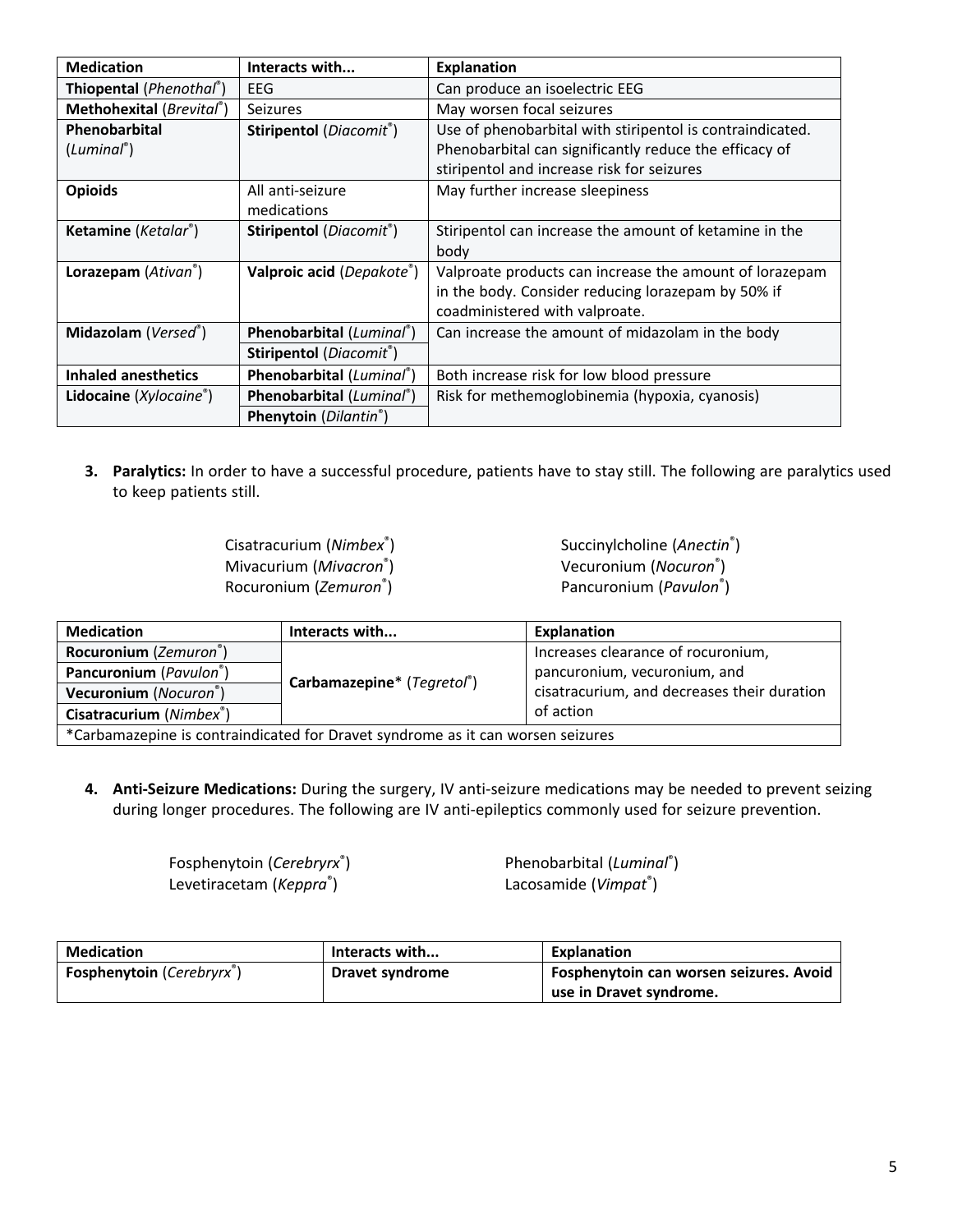**5.** Reversal Agents: Everyone reacts differently to different medications. To prevent becoming too sleepy or too still, the surgery team will have reversal agents on hand.

> Paralytic Reversal Agents Glycopyrrolate (*Robinul*® ) Neostigmine (*Prostigmin*® ) Pyridostigmine (*Mestinon*® ) Sugammadex (*Bridion*® )

Opioid & Benzodiazepine Reversal Agents: Flumazenil (*Anexate*® ) Naloxone (*Narcan*® )

| <b>Medication</b>      | Interacts with          | <b>Explanation</b>                                                |
|------------------------|-------------------------|-------------------------------------------------------------------|
| <b>Benzodiazepines</b> | <b>Flumazenil</b>       | Benzodiazepines are commonly used in the treatment of             |
|                        | (Ahexate <sup>°</sup> ) | epilepsies. Use of flumazenil can reverse these actions and cause |
|                        |                         | seizures to emerge or worsen.                                     |
| <b>Flumazenil</b>      | <b>Seizures</b>         | This medication is generally contraindicated in patients with     |
| $(Anexte^*)$           |                         | seizures unless emergently needed.                                |

**6. Antibiotics:** Antibiotics are an extremely important way of preventing infections from complicating surgeries. They can be given before and after the surgery, either via IV or injected directly into the brain.

> Cefazolin (*Ancef*® ) Ceftazidime (Fortaz®) Clindamycin (*Cleocin*® ) Vancomycin (*Vancocin*® ) Gentamicin

#### *There are no pertinent drug interactions with antibiotics and anti-seizure medications.*

**7. Stabilizers:** A patient's body can react in many different ways to a surgical procedure. This is why the surgery team will have access to several stabilizers to keep vitals all in equilibrium.

> Stabilizing Blood Pressure Nicardipine (Cardene®) Dobutamine (*Dobutrex*® ) Dopamine (*Intropin*® ) Epinephrine (*Adrenalin*® ) Ephedrine (Cophedra<sup>®</sup>) Esmolol (*Brevibloc*® ) Hydralazine (*Apresoline*® ) Labetalol (*Trandate*® ) Nicardipine (*Cardene*® ) Nitroglycerin (*Nitrostat*® ) Nitroprusside (*Nitropress*® ) Norepinephrine (*Levophed*® ) Phenylephrine (Vazculep®) Vasopressin (*Pitressin*® )

Insulin Stabilizing Body Fluid/Hydration: Albumin Furosemide (*Lasix*® ) Dextrose containing fluids D5W +/- electrolytes D10W +/- electrolytes

Stabilizing Blood Sugar:

D20W Lactated Ringers (LR) Mannitol Plasma-Lyte® Sodium containing fluids  $<sub>2</sub>$  NS</sub> NS 3% N